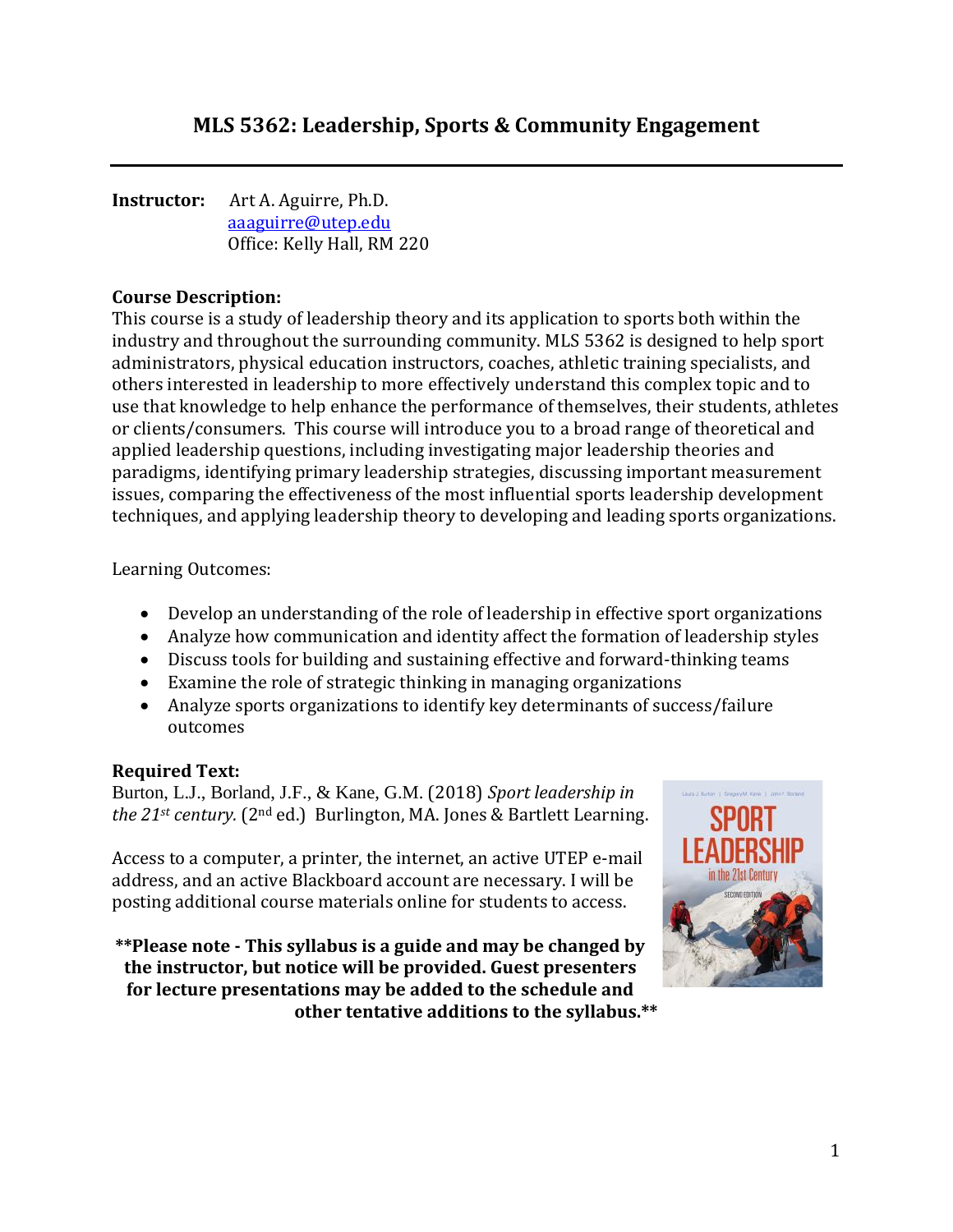#### **Course Requirements:**

#### **Blackboard Discussions [160 points (20 pts. X 8 weeks)]**

I will be posting a discussion post every week to Blackboard on an issue relating to the readings and/or other relevant topics. You must post your original response by Sunday at 11:59pm MST. I will be looking for you to contribute with ideas from the readings as well as your personal experience. Please keep in mind these posts should be well thought out and carefully constructed.

#### **Research Analysis & Discussion (140 points)**

Each student will bring an academic article to class and present a summary of the article as well as your major and minor takeaways and critiques. This is an informal presentation and does not require a visual presentation. However, I do expect a thorough discussion as well as follow-up questions to lead the class in a small discussion.

#### **Leadership Demonstration (300 points)**

During the semester, each student will be leading the class in a 12-minute leadership facilitation. The session will briefly cover a key concept in sports leadership and engage the class in a demonstration of the concept "in action." I encourage students to be creative with their facilitations and try to choose a task or project that clearly incorporates the sports leadership concepts from the course. Each student will be graded on how well they are able to effectively and ethically communicate to the group, how well they administer the procedures of the task/project, and how well they incorporate concepts into the facilitation.

#### **Final Paper (400 points)**

This 10 to 12-page essay will ask you to synthesize concepts and theories from the course with a case study, personal experience, or other extended example. You will be graded on your ability to elaborate on key issues in sports leadership, demonstrate ethical and effective leadership skills in your responses, and synthesize concepts in leadership with real world issues. Students will be graded on the quality of the writing, the depth of critical thinking presented in the essay, and on the overall organization of the essay's main ideas. I ask that you use proper citation formatting (MLA or APA).

#### **Instructor Policies Coursework**

All assignments and major projects are to be presented on the due date. I understand that at times, there may be an emergency, and I will consider extreme cases, however, reasons like not being able to access internet, personal travel, or illness should not impede you from planning with me to get work done on time. If the homework is late, it will NOT be given a grade. For written assignments, I expect that students will consult APA, MLA, or Chicago style manuals for the guidelines required for college-level academic writing.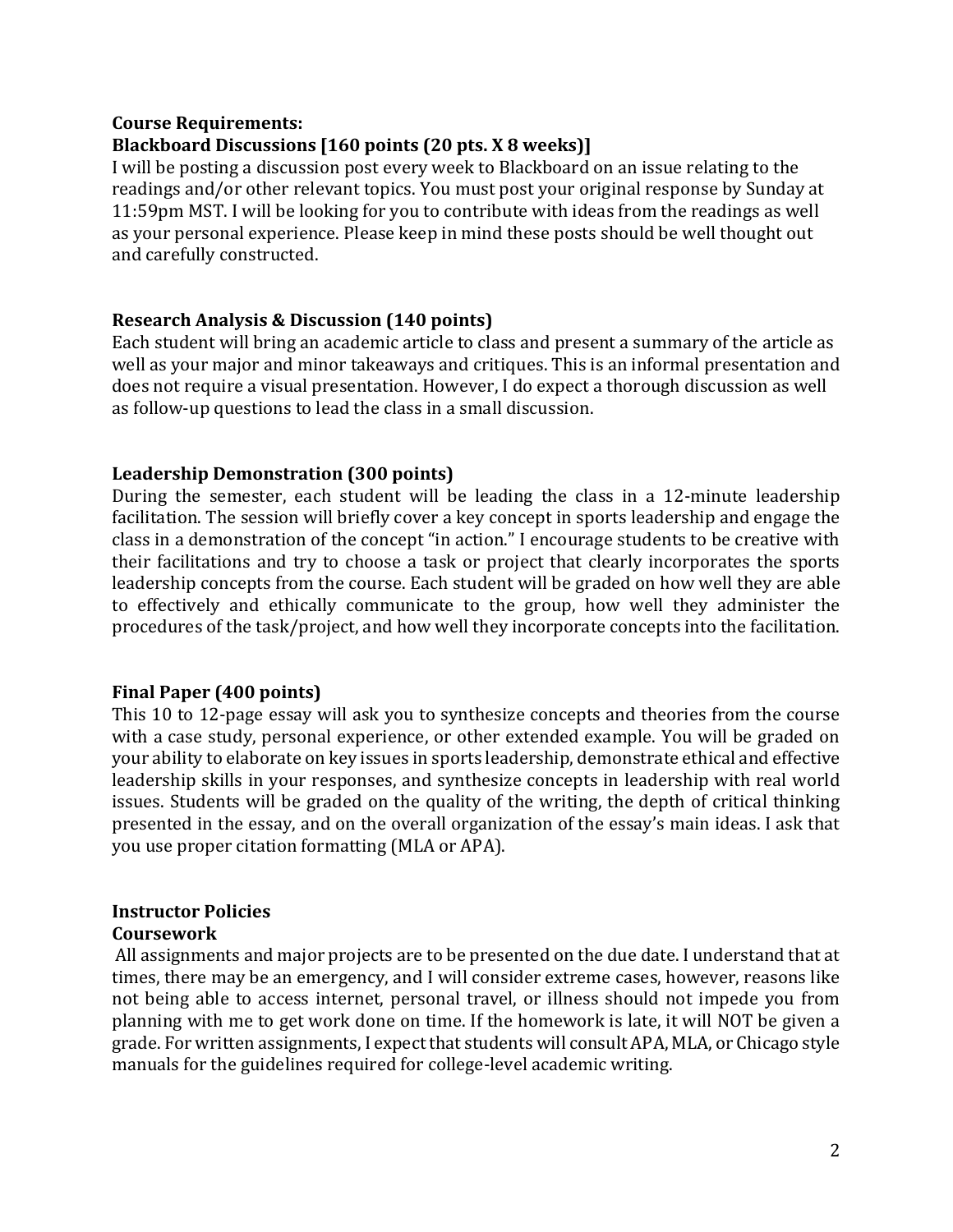#### **Plagiarism**

Plagiarism is academic dishonesty and will likely ensure your failing the class. Plagiarism means using another person's ideas, language or other original (not common-knowledge) material without proper acknowledgement of its source. This includes taking information or ideas out of books, from articles, off the Internet, your telephone, from a friend or instructor, and so on. If the ideas or words come from a source or person other than you, you must indicate it in your writing or speech. **Never use another student's work**. A plagiarized assignment will result in failure, and even further disciplinary action in accordance with UTEP policy is possible. Please become familiar with the guidelines outlined by the student handbook, and if there is any question about this topic, please contact me to schedule a meeting.

#### **Participation Norms and Expectations**

You are expected to treat the instructor and classmates with respect. This course encourages different perspectives related to such factors as gender, race, nationality, ethnicity, sexual orientation, religion, and other relevant cultural identities. This course seeks to foster understanding and inclusiveness related to such diverse perspectives and ways of communicating. *If I find that you consistently disrespect anyone or any group of people in the class, I will speak with you one-on-one to discuss how to remedy the situation. If the problem persists, I will drop you from the course.*

#### **Students Accommodations and Support Services**

If you have a documented disability that may influence your performance in this class, please consult with The Center for Accommodations and Support Services. They will help determine appropriate, reasonable accommodations. Following the meeting, please make an appointment me during the first weeks of the class, in person, and provide documentation from Center. I will make any reasonable accommodations necessary to assure your success in this course.

#### **Student-Teacher Communication**

I do not use the Blackboard messaging function. I like to respond as quickly as I can to any student questions I may get, so please be sure to use my email for course messaging. And of course, you have the communication options listed above for my online and in-person office hours. Additionally, my job as your instructor is to help and guide you. However I won't know you need help or guidance if you do not communicate that to me. I try make myself available as often as possible, so please make sure you're reaching out when you need help.

### **Etiquette for Online Discussions**

- Always consider your audience. Remember that members of the class and the instructor will be reading any postings.
- Respect and courtesy must be provided to classmates and to instructor at all times. No harassment, flaming, or inappropriate postings will be tolerated.
- Do not use inappropriate language, all capital letters, or language short cuts. Online entries should be written in Standard English with edited spelling, grammar, and punctuation.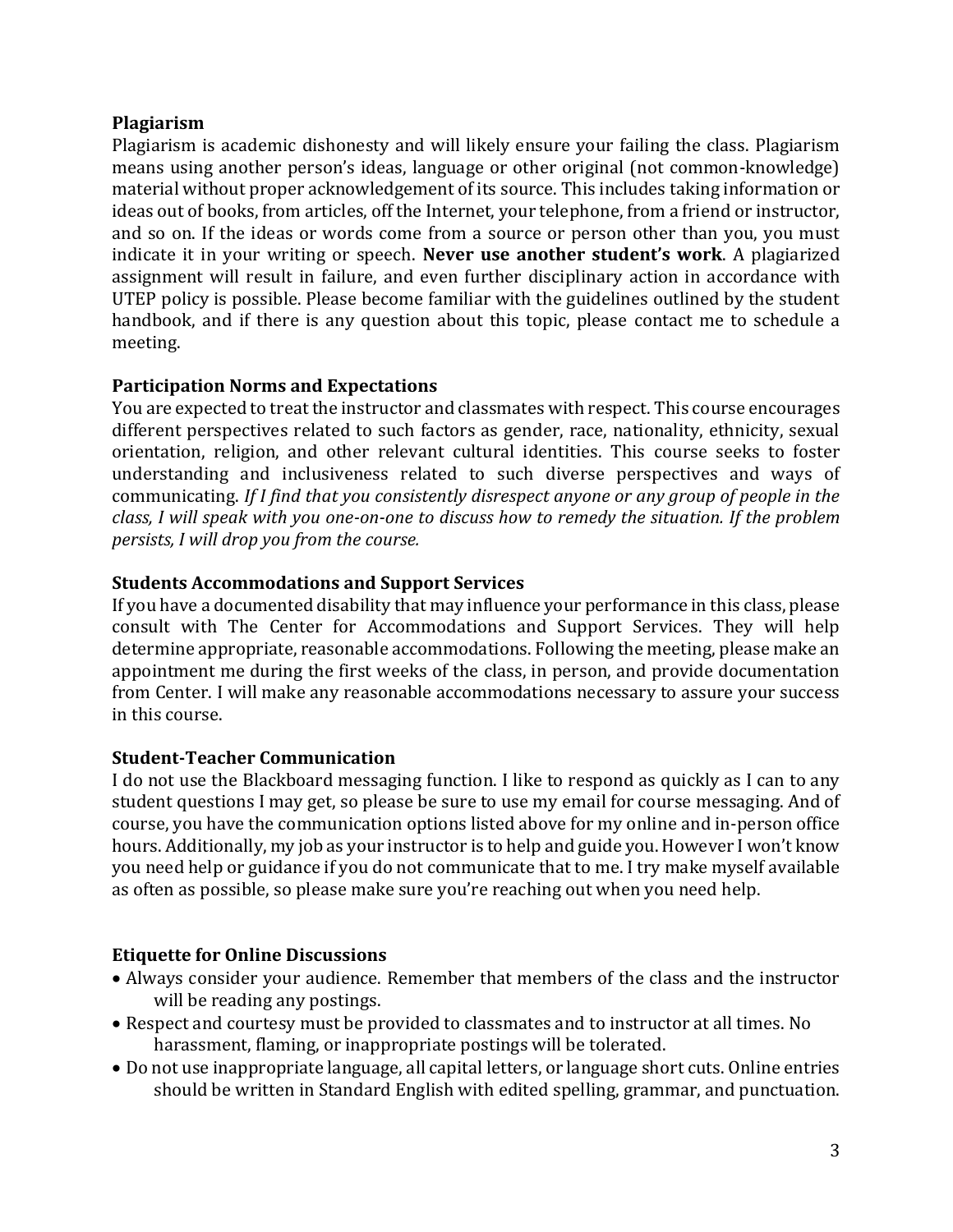- When reacting to someone else's message, address the ideas, not the person. Post only what anyone would comfortably state in a face to face situation.
- Be sure to read everyone's responses before posting. Avoid repetition of what someone else has already said. Add something new to the discussion!
- No credit will be received for yes/no answers. Posts should justify positions and provide specific examples. Students must demonstrate that they have read the assignment and their classmates' comments carefully and thoughtfully.
- Be sure to post in a timely fashion to receive credit for participation and for the discussion. Pay close attention to the posted deadlines.

#### **Participation/Attendance**

Students who miss more than 3 deadlines during the term will earn a failure in the course. Therefore, it is imperative that you participate in the class discussions unless you are seriously ill, have a death in your family, are called for jury/military duty, or any other such event requiring your absence.

#### **Other Policies**

Students are expected to know and observe the published deadlines for (a) dropping the course and (b) withdrawing from the course. These deadlines are published on the Academic Calendar, which is available in the my.utep.edu site, the course catalogue, and is in the Dean's Office.

#### **Academic Misconduct**

The University of Texas El Paso prides itself on its standards of academic excellence and students are expected to uphold the highest standards of academic integrity. Any student who commits an act of scholastic dishonesty is subject to discipline. Scholastic dishonesty includes, but is not limited to cheating, plagiarism, collusion, submitting work for credit that is attributable in whole or in part to another person, taking an examination for another person, and any act that gives or attempts to give unfair advantage.

#### **Grading Scale**  $90-100% = A$  $80 - 89\% = B$  $70 - 79\% = C$  $60-69\% = D$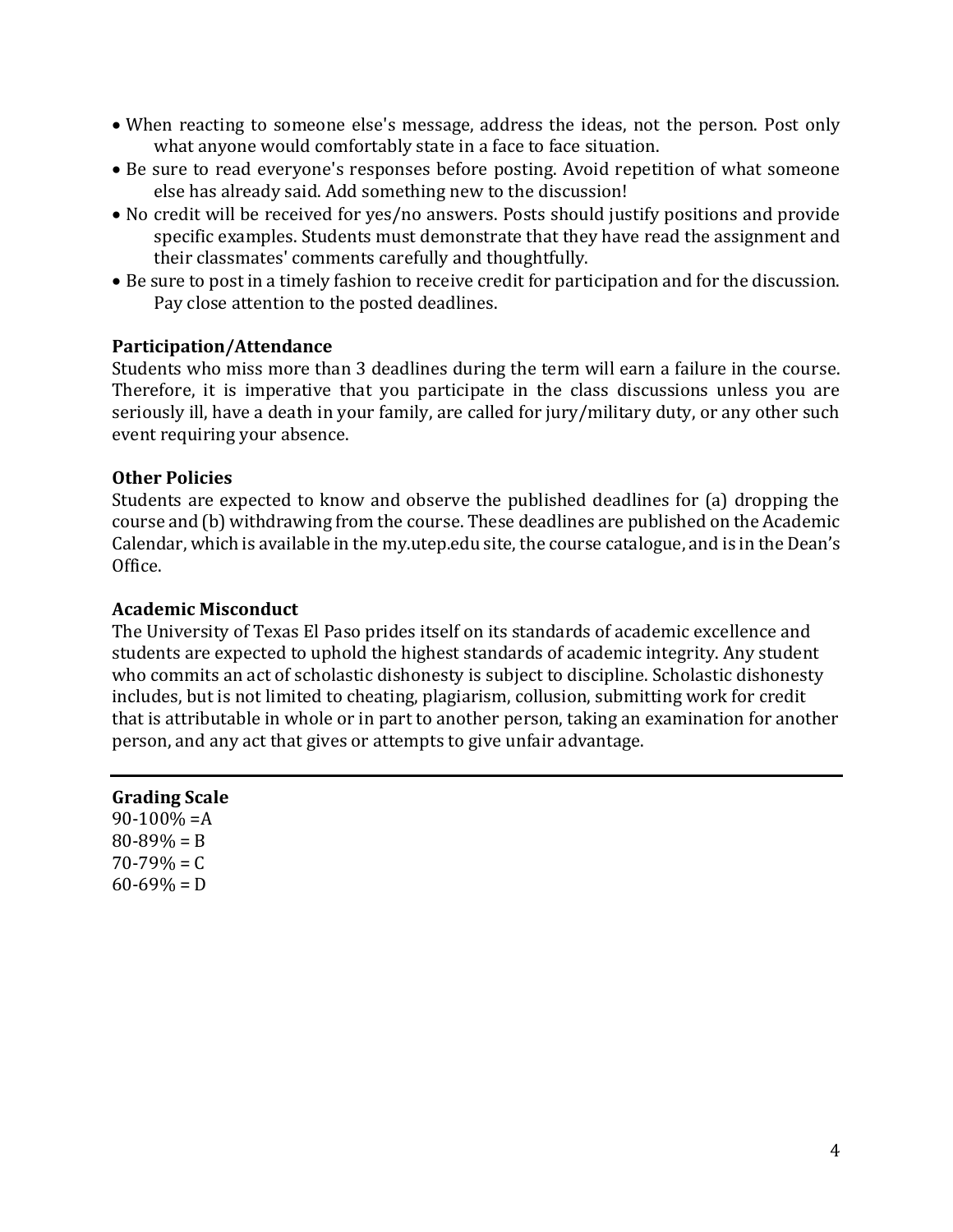## Course Schedule

| <b>Date</b>       | <b>Objectives</b>                                                                                                                               | <b>Readings to be</b><br>completed before<br>class & activities in<br>class | <b>Assignments</b> |
|-------------------|-------------------------------------------------------------------------------------------------------------------------------------------------|-----------------------------------------------------------------------------|--------------------|
| Week 1            | Introduction, course syllabus, class<br>expectations. Discussion of leadership<br>experience, expectations, and set some<br>goals for the term. | Course<br>introductions                                                     | Discussion board   |
| Week 2            | <b>Leadership Theories</b><br>Positive Leadership Theory                                                                                        | Chapters 1 & 2                                                              | Discussion board   |
| Week <sub>3</sub> | Understanding the difference between<br>leadership and management                                                                               | Chapters 3 & 4                                                              | Discussion board   |
|                   | Leadership and motivation                                                                                                                       |                                                                             |                    |
| Week 4            | Leadership communication & crisis<br>management                                                                                                 | Chapters 5 & 6                                                              | Discussion board   |
|                   | Applying a principled and ethical<br>approach to sport leadership                                                                               |                                                                             |                    |
|                   | <b>Research analysis &amp; discussion DUE</b>                                                                                                   |                                                                             |                    |
| Week <sub>5</sub> | Strategic leadership                                                                                                                            | Chapter 7-9                                                                 | Discussion board   |
|                   | Forging significant change                                                                                                                      |                                                                             |                    |
|                   | Fostering innovation                                                                                                                            |                                                                             |                    |
| Week 6            | Team leadership and group dynamics                                                                                                              | Chapters 10 & 11                                                            | Discussion board   |
|                   | Shepherding sport for development<br>organizations                                                                                              |                                                                             |                    |
| Week 7            | Case studies                                                                                                                                    | Articles on<br>Blackboard                                                   | Discussion board   |
| Week 8            | Addressing the gender gap in sport<br>leadership                                                                                                | Chapters 12-14                                                              | Discussion board   |
|                   | Lingering issues in race and leadership                                                                                                         |                                                                             | Final essay due by |
|                   | Leading athletes with disabilities                                                                                                              |                                                                             | Sunday at 11:59pm  |